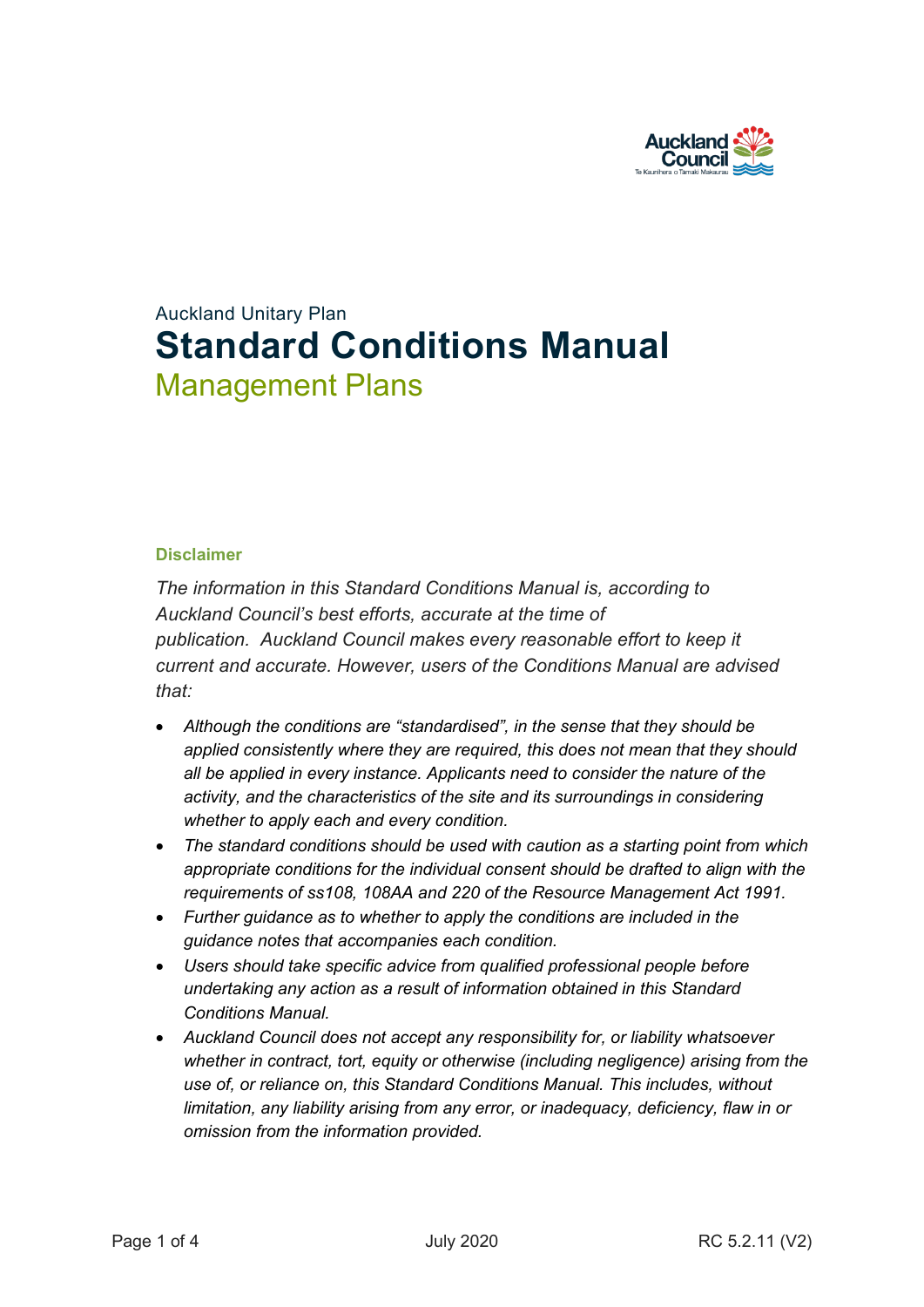## **Introduction**

Large scale projects that require design modification or technical certification once the consent is granted are challenging, as conditions need to include a degree of discretion and yet not be *ultra vires* (not legal). Management plan conditions can be useful in this context.

Conditions that require management plans must provide clear performance or environmental standard that are to be certified by an appropriately qualified and experienced person. A council officer can act as a certifier but not an arbitrator. Critical adverse effects need to be identified and avoided, remedied or mitigated via conditions before a decision to grant is made and not left to be addressed by a future management plan. Management plans should be limited to non-critical operational processes that lie behind a performance standard e.g. a certified noise report could be used to complement noise limits specified by other conditions.

Conditions can refer to specific mandatory aspects of an existing management plan that has been submitted as part of an AEE or is currently in use. Future management plans can also be required as condition of consent where the management plan will provide detailed information on how the consent holder will comply with other conditions of consent.

### **The Use of Management Plan Conditions**

### **Flexibility**

Management Plan conditions are a useful tool to provide flexibility for both the consent holder and the council by providing for matters of detail to be dealt with after the consent application has been granted, particularly for larger and more complex proposals. In some cases draft management plans may be developed by the applicant, submitted as part of the application and finalised prior to the consent determination. For more complex applications it is usual for management plans to be finalised after consent has been granted. This enables the applicant to further advance the proposed development beyond the consent phase with more certainty and engage contractors and experts who may all input into the finalisation of the management plan.

### **Certification**

To accommodate flexibility (and minimise lengthy delays) it is important that the council retains the ability to make changes to the management plans without the need for formal review of the conditions. One method of achieving this flexibility is to provide for the plans to be 'certified' by a council officer.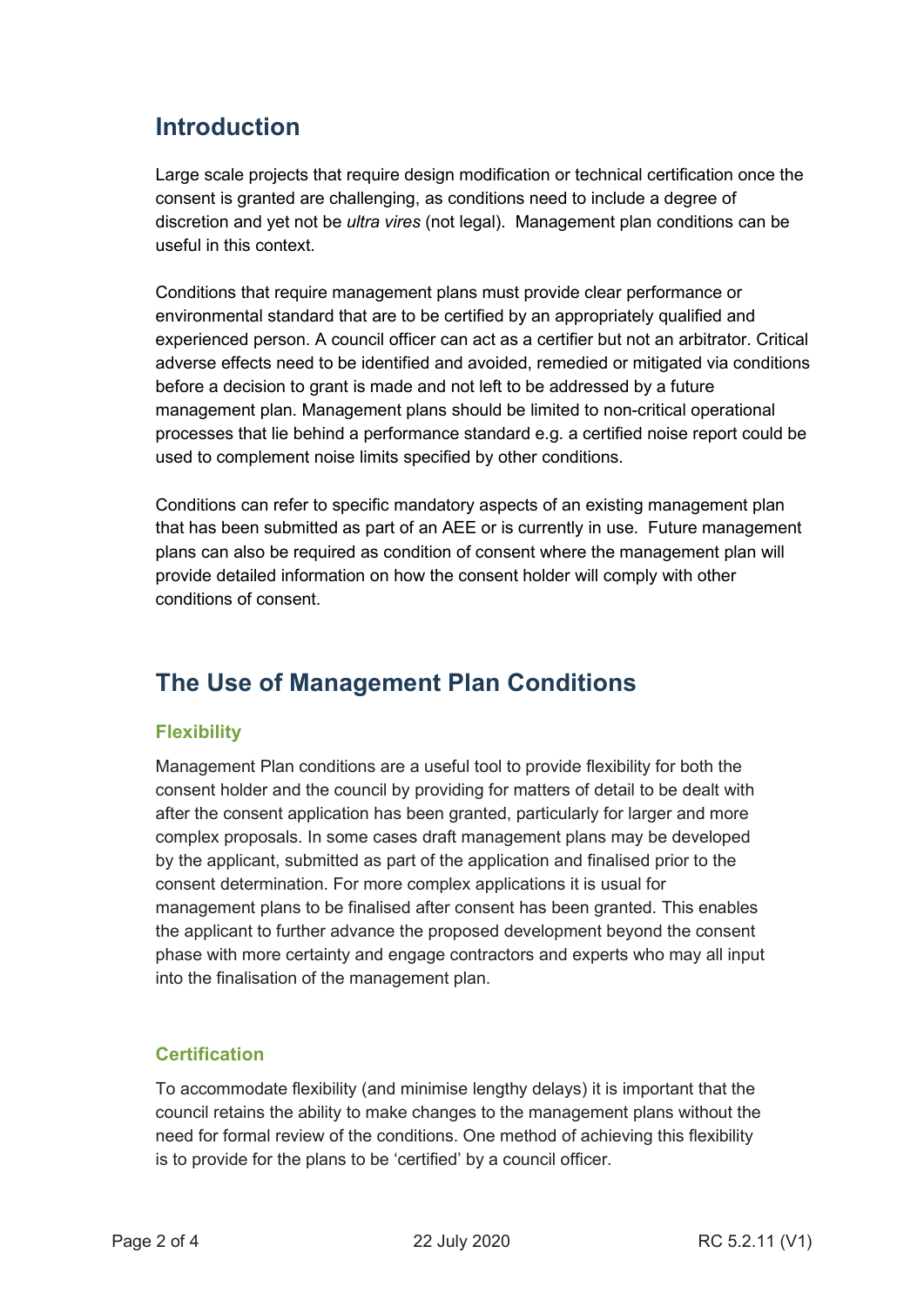As outlined in recent case law, this matter may be addressed by the management plan containing clear objectives as to the purpose of the plan and the methods to be employed to meet the performance standards set by the relevant conditions of the consent. The inclusion of clear objectives enables the plans to be certified by a council officer by measurement against the objectives. The decision maker thus determines the objectives of the management plan and the bottom line conditions and the certifier has the ability to direct changes to the management other than the objectives and conditions.

#### **The key elements for management plans include:**

- clear objectives for the council officer to measure the plan against;
- ability of the certifier to withhold certification until he or she is satisfied the plan will achieve the objectives;
- ability of the council to be able to require changes to management plans and if necessary to halt works until the changes are made
- minimum environmental standards (expressed in the conditions of consent) so that if these are breached the council can request or require changes to the management plan and/or take enforcement action.

#### **Liability**

The certification of management plans may in some circumstances raise liability issues for the council. For example, management plans that include matters that are not relevant under the RMA such as a Health and Safety Plan or transport controls covered under other legislation applicable to NZTA or Auckland Transport. In these cases, the following advice note should be added immediately after the relevant management plan condition.